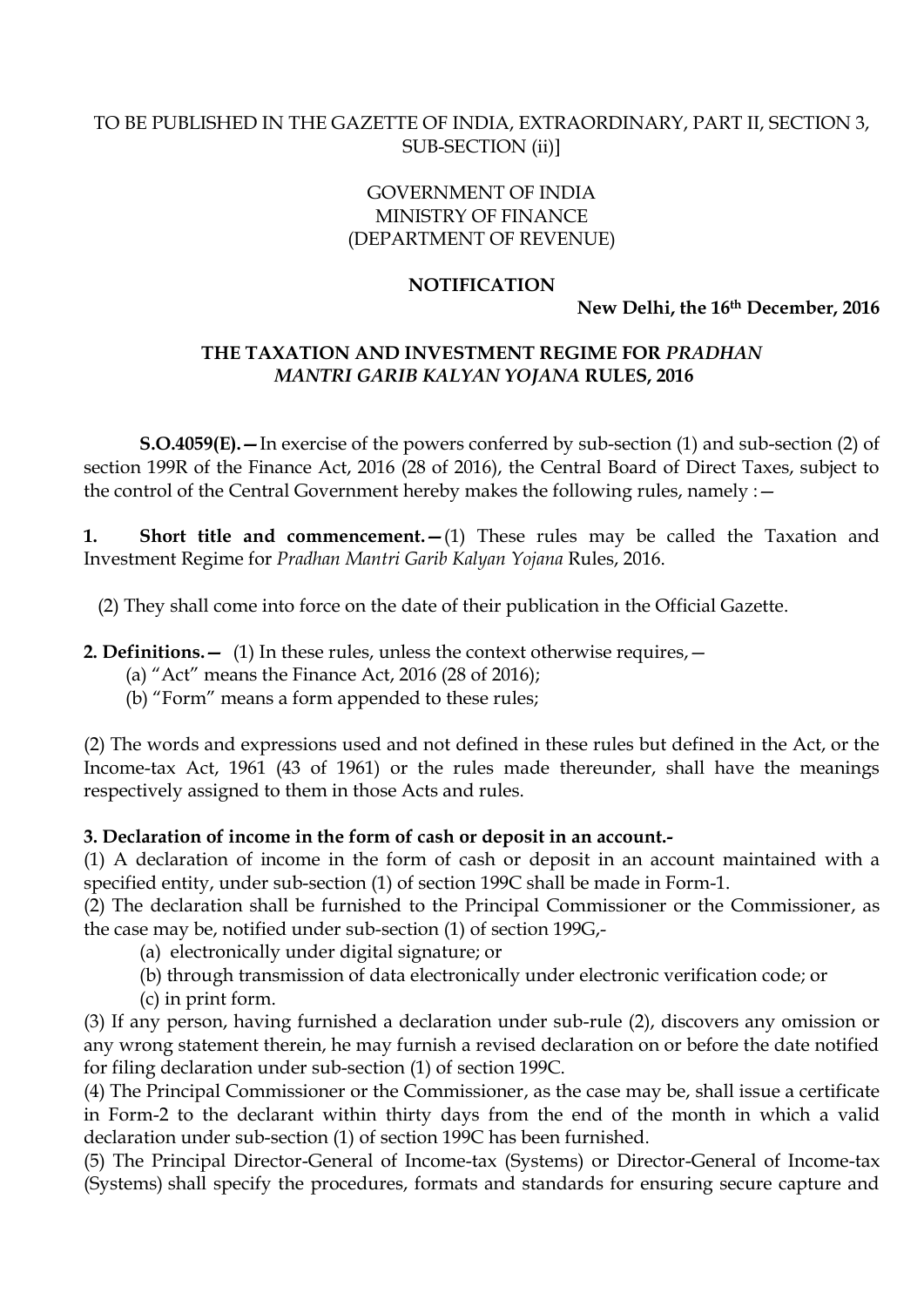transmission of data and shall also be responsible for evolving and implementing appropriate security, archival and retrieval policies in relation to furnishing the form in the manner specified in sub-rule (2) or sub-rule (3).

*Explanation.*—For the purposes of this rule "electronic verification code" means a code generated for the purpose of electronic verification of the person furnishing the return of income as per the data structure and standards specified by Principal Director General of Income-tax (Systems) or Director General of Income-tax (Systems).

### **Form 1**

### [See rule 3 (1)]

### FORM OF DECLARATION UNDER SECTION 199C OF THE FINANCE ACT, 2016, IN RESPECT OF THE TAXATION AND INVESTMENT REGIME FOR *PRADHAN MANTRI GARIB KALYAN YOJANA* RULES, 2016

To,

The Principal Commissioner/Commissioner

……………………………………………

(b) Out of (a) above:-

#### Madam/ Sir,

I hereby make a declaration under section 199C of the Finance Act, 2016. I give below the necessary particulars:−

| 2. | Address:                                   |                                                                                                                                                  |             |            |  |  |
|----|--------------------------------------------|--------------------------------------------------------------------------------------------------------------------------------------------------|-------------|------------|--|--|
|    |                                            |                                                                                                                                                  |             |            |  |  |
|    |                                            |                                                                                                                                                  |             |            |  |  |
|    |                                            |                                                                                                                                                  |             |            |  |  |
|    |                                            | Mobile No. Telephone No E-mail                                                                                                                   |             |            |  |  |
| 3. |                                            | Permanent Account Number (PAN)<br>(In case PAN is not held, please apply for PAN and quote the date of<br>application and acknowledgment number) |             |            |  |  |
|    | (if available)                             | 4. Aadhaar Number issued by UIDAI                                                                                                                |             |            |  |  |
| 5. | Status of the declarant                    |                                                                                                                                                  |             |            |  |  |
|    |                                            | (a) Whether individual, HUF, firm, company etc.                                                                                                  |             |            |  |  |
|    |                                            | (b) Whether Resident/Non-Resident/Not ordinarily resident                                                                                        |             |            |  |  |
| 6. | Filing status<br>(a)<br>If revised-<br>(b) | Whether the declaration                                                                                                                          | is original | or revised |  |  |
|    |                                            | (i) Enter receipt No. and Date of filing original<br>Form-1 (DD/MM/YYYY)                                                                         |             |            |  |  |
|    |                                            | (ii) Reasons for revised declaration<br>(not exceeding 100 words)".                                                                              |             |            |  |  |
| 7. | (a)                                        | Total amount of undisclosed income declared                                                                                                      |             |            |  |  |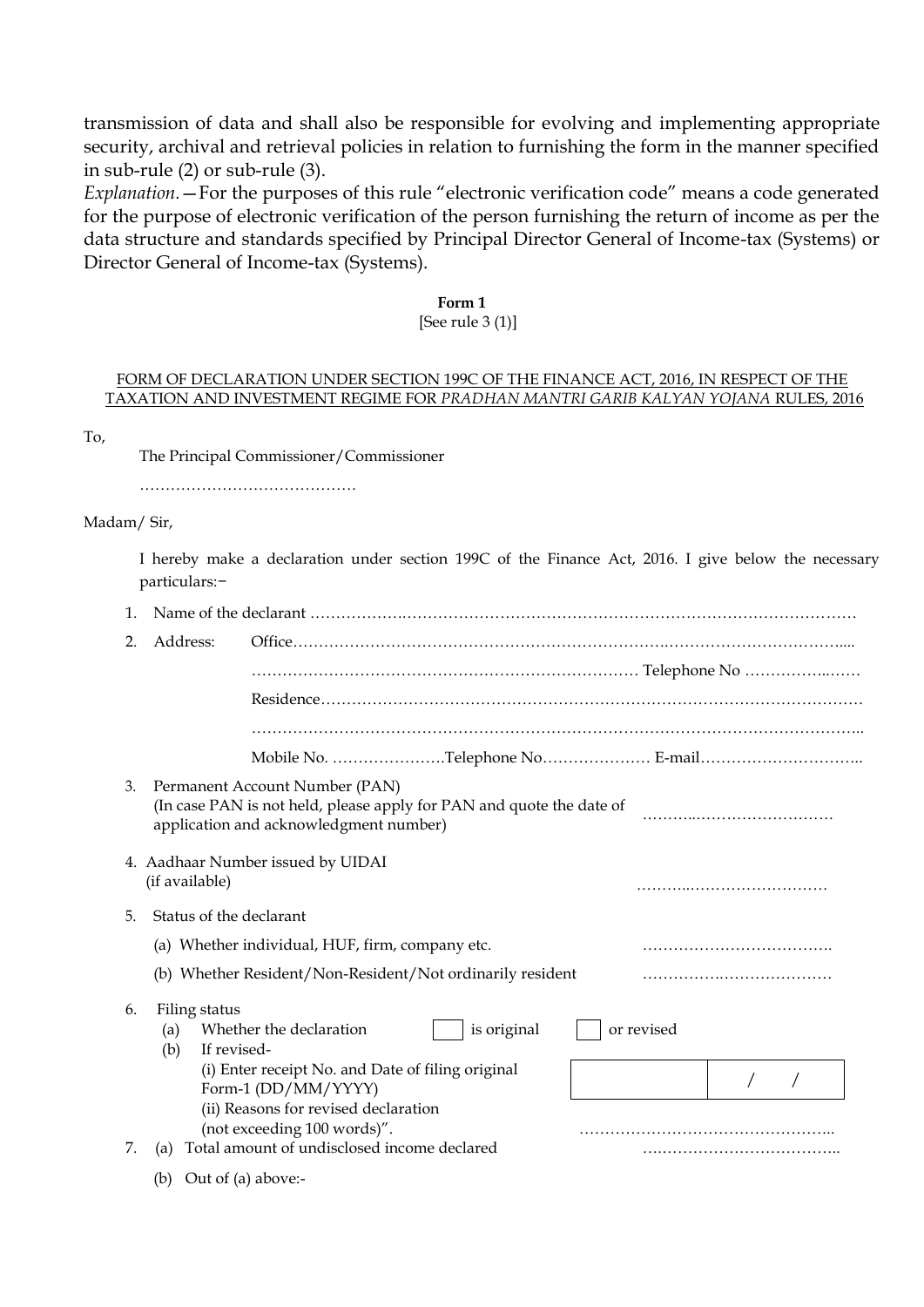|     |                                     |                                                                              | (i) Amount held in cash                                                                                                                                        |  |  |  |                                                                                                                 |  |              |                                 |    |  |                     |                                    |  |                                         |  |  |     |             |                    |  |  | $Rs.$ |
|-----|-------------------------------------|------------------------------------------------------------------------------|----------------------------------------------------------------------------------------------------------------------------------------------------------------|--|--|--|-----------------------------------------------------------------------------------------------------------------|--|--------------|---------------------------------|----|--|---------------------|------------------------------------|--|-----------------------------------------|--|--|-----|-------------|--------------------|--|--|-------|
|     | S1.<br><b>Account number</b><br>No. |                                                                              |                                                                                                                                                                |  |  |  | (ii) Details of amount deposited in a bank account/post office account etc.<br>Name of Bank/Post<br>office etc. |  |              |                                 |    |  | <b>Branch name</b>  |                                    |  | IFSC code/any<br>other identity<br>code |  |  |     |             | Amount<br>(in Rs.) |  |  |       |
|     |                                     |                                                                              |                                                                                                                                                                |  |  |  |                                                                                                                 |  |              |                                 |    |  |                     |                                    |  |                                         |  |  |     |             |                    |  |  |       |
|     |                                     |                                                                              |                                                                                                                                                                |  |  |  |                                                                                                                 |  |              |                                 |    |  |                     |                                    |  |                                         |  |  |     |             |                    |  |  |       |
|     |                                     |                                                                              |                                                                                                                                                                |  |  |  |                                                                                                                 |  | <b>Total</b> |                                 |    |  |                     |                                    |  |                                         |  |  |     |             |                    |  |  |       |
|     | 8.                                  | Tax payable thereon $[@30\%$ of item $7(a)]$                                 |                                                                                                                                                                |  |  |  |                                                                                                                 |  |              |                                 | Rs |  |                     |                                    |  |                                         |  |  |     |             |                    |  |  |       |
|     | 9.                                  | Surcharge payable thereon (@ 33% of item 8)                                  |                                                                                                                                                                |  |  |  |                                                                                                                 |  |              |                                 |    |  |                     |                                    |  |                                         |  |  |     |             |                    |  |  |       |
|     |                                     | 10. Penalty payable thereon [@10% of item 7(a)]                              |                                                                                                                                                                |  |  |  |                                                                                                                 |  |              |                                 |    |  |                     |                                    |  |                                         |  |  |     |             |                    |  |  |       |
|     |                                     | 11. Total of tax, surcharge and penalty payable (8+9+10)                     |                                                                                                                                                                |  |  |  |                                                                                                                 |  |              |                                 |    |  |                     |                                    |  |                                         |  |  |     |             |                    |  |  |       |
|     |                                     |                                                                              | 12. Details of amount paid on or before the date of<br>declaration<br>(Attach proof of payment and provide details below)                                      |  |  |  |                                                                                                                 |  |              |                                 |    |  |                     |                                    |  |                                         |  |  |     |             |                    |  |  |       |
| Sl. |                                     |                                                                              | <b>BSR Code of Bank</b>                                                                                                                                        |  |  |  |                                                                                                                 |  |              | Date of Deposit<br>(DD/MM/YYYY) |    |  |                     | <b>Serial Number of</b><br>Challan |  |                                         |  |  |     | Amount (Rs) |                    |  |  |       |
| (1) |                                     |                                                                              | (2)                                                                                                                                                            |  |  |  |                                                                                                                 |  | (3)          |                                 |    |  |                     | (4)                                |  |                                         |  |  | (5) |             |                    |  |  |       |
|     |                                     |                                                                              |                                                                                                                                                                |  |  |  |                                                                                                                 |  |              |                                 |    |  |                     |                                    |  |                                         |  |  |     |             |                    |  |  |       |
|     |                                     | (i)                                                                          | 13. Details of amount deposited in Pradhan Mantri Garib Kalyan Deposit Scheme, 2016<br>(Attach proof of deposit and provide details below)<br>Amount deposited |  |  |  | [Minimum deposit amount is 25% of item 7(a)]                                                                    |  |              |                                 |    |  |                     |                                    |  |                                         |  |  |     |             |                    |  |  |       |
|     |                                     | Date of deposit<br>(ii)                                                      |                                                                                                                                                                |  |  |  |                                                                                                                 |  |              |                                 |    |  |                     |                                    |  |                                         |  |  |     |             |                    |  |  |       |
|     |                                     | Acknowledgement/deposit reference number<br>(iii)                            |                                                                                                                                                                |  |  |  |                                                                                                                 |  |              |                                 |    |  |                     |                                    |  |                                         |  |  |     |             |                    |  |  |       |
|     |                                     | Name and details of branch of the entity in which<br>(iv)<br>deposit is made |                                                                                                                                                                |  |  |  |                                                                                                                 |  |              |                                 |    |  |                     |                                    |  |                                         |  |  |     |             |                    |  |  |       |
|     |                                     |                                                                              |                                                                                                                                                                |  |  |  |                                                                                                                 |  |              |                                 |    |  | <b>VERIFICATION</b> |                                    |  |                                         |  |  |     |             |                    |  |  |       |

I ……………………………………………….. son/daughter/wife of Shri…………………………………………….. (Full name in block letters) (Name of father/husband)

- hereby solemnly declare that-
- (a) the information given in this declaration is correct and complete to the best of my knowledge and belief;
- (b) the provisions of clause (a) of section 199-O of the Finance Act, 2016 in respect of Conservation of Foreign Exchange and Prevention of Smuggling Activities Act, 1974 are not applicable to me;
- (c) the provision clause (b) of section 199-O of the Finance Act, 2016 in respect of Indian Penal Code, the Narcotic Drugs and Psychotropic Substances Act, 1985, the Unlawful Activities (Prevention) Act, 1967, the Prevention of Corruption Act, 1988, Prohibition of *Benami* Property Transactions Act, 1988 and the Prevention of Money Laundering Act, 2002 are not applicable to me;
- (d) I am not notified under section 3 of the Special Court (Trial of Offences Relating to Transactions in Securities) Act, 1992;
- (e) the income declared is not chargeable to tax under the Black Money (Undisclosed Foreign Income and Assets) and Imposition of Tax Act, 2015;

I further declare that I am making this declaration in my capacity as……………………………………………….

and that I am competent to make this declaration and verify it.

(Designation)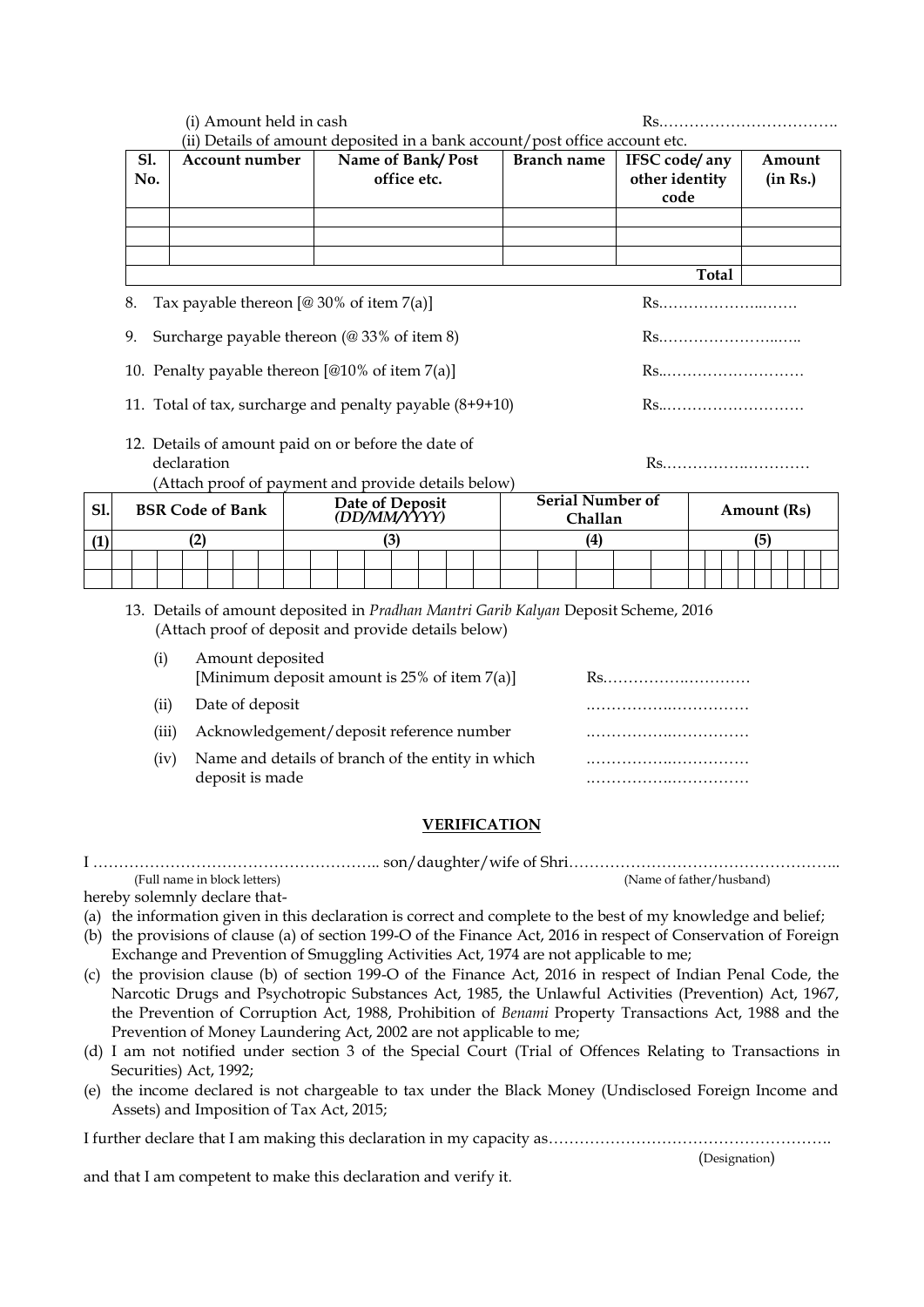…………………………………………………..

(Signature)

Place…………………. Date…………………..

#### **Form 2** [See rule 3 (4)]

#### CERTIFICATE OF DECLARATION UNDER SECTION 199C OF THE FINANCE ACT, 2016, IN RESPECT OF THE TAXATION AND INVESTMENT REGIME FOR *PRADHAN MANTRI GARIB KALYAN YOJANA* RULES, 2016

Office of the Principal Commissioner/Commissioner of Income-tax,

………………………………

………………………………

This is to acknowledge that a declaration under section 199C of the Finance Act, 2016 has been accepted in respect of the following:

|    | Name and address of the declarant:                                                                                                                                                                                                                                                      |  |
|----|-----------------------------------------------------------------------------------------------------------------------------------------------------------------------------------------------------------------------------------------------------------------------------------------|--|
|    |                                                                                                                                                                                                                                                                                         |  |
|    |                                                                                                                                                                                                                                                                                         |  |
|    | Son/Daughter/Wife of                                                                                                                                                                                                                                                                    |  |
| 3) | <b>PAN</b>                                                                                                                                                                                                                                                                              |  |
| 4) |                                                                                                                                                                                                                                                                                         |  |
| 5) | Details of declaration as per Form-1                                                                                                                                                                                                                                                    |  |
|    | (a) Total amount of undisclosed income declared                                                                                                                                                                                                                                         |  |
|    | (b) Out of (a) above                                                                                                                                                                                                                                                                    |  |
|    | (i) Amount held in cash                                                                                                                                                                                                                                                                 |  |
|    | $\sqrt{2}$ and $\sqrt{2}$ and $\sqrt{2}$ and $\sqrt{2}$ and $\sqrt{2}$ and $\sqrt{2}$ and $\sqrt{2}$ and $\sqrt{2}$ and $\sqrt{2}$ and $\sqrt{2}$ and $\sqrt{2}$ and $\sqrt{2}$ and $\sqrt{2}$ and $\sqrt{2}$ and $\sqrt{2}$ and $\sqrt{2}$ and $\sqrt{2}$ and $\sqrt{2}$ and $\sqrt{2$ |  |

(ii) Details of amount deposited in a bank account/post office account etc.

| Sl.<br>No.   | Account number | Name of Bank/Post<br>office etc. | <b>Branch name</b> | IFSC code/ any<br>other identity<br>code | Amount<br>(in Rs.) |  |  |  |  |
|--------------|----------------|----------------------------------|--------------------|------------------------------------------|--------------------|--|--|--|--|
|              |                |                                  |                    |                                          |                    |  |  |  |  |
|              |                |                                  |                    |                                          |                    |  |  |  |  |
|              |                |                                  |                    |                                          |                    |  |  |  |  |
| <b>Total</b> |                |                                  |                    |                                          |                    |  |  |  |  |

| (c) Tax, surcharge and penalty paid on the<br>undisclosed income declared                     |  |  |  |  |
|-----------------------------------------------------------------------------------------------|--|--|--|--|
| (d) Details of amount deposited in <i>Pradhan Mantri</i><br>Garib Kalyan Deposit Scheme, 2016 |  |  |  |  |
| (i) Amount deposited                                                                          |  |  |  |  |
| (ii) Date of deposit                                                                          |  |  |  |  |
| (iii) Acknowledgement/deposit reference<br>number                                             |  |  |  |  |
| Name and details of branch of the entity in which<br>(iv)<br>deposit is made                  |  |  |  |  |